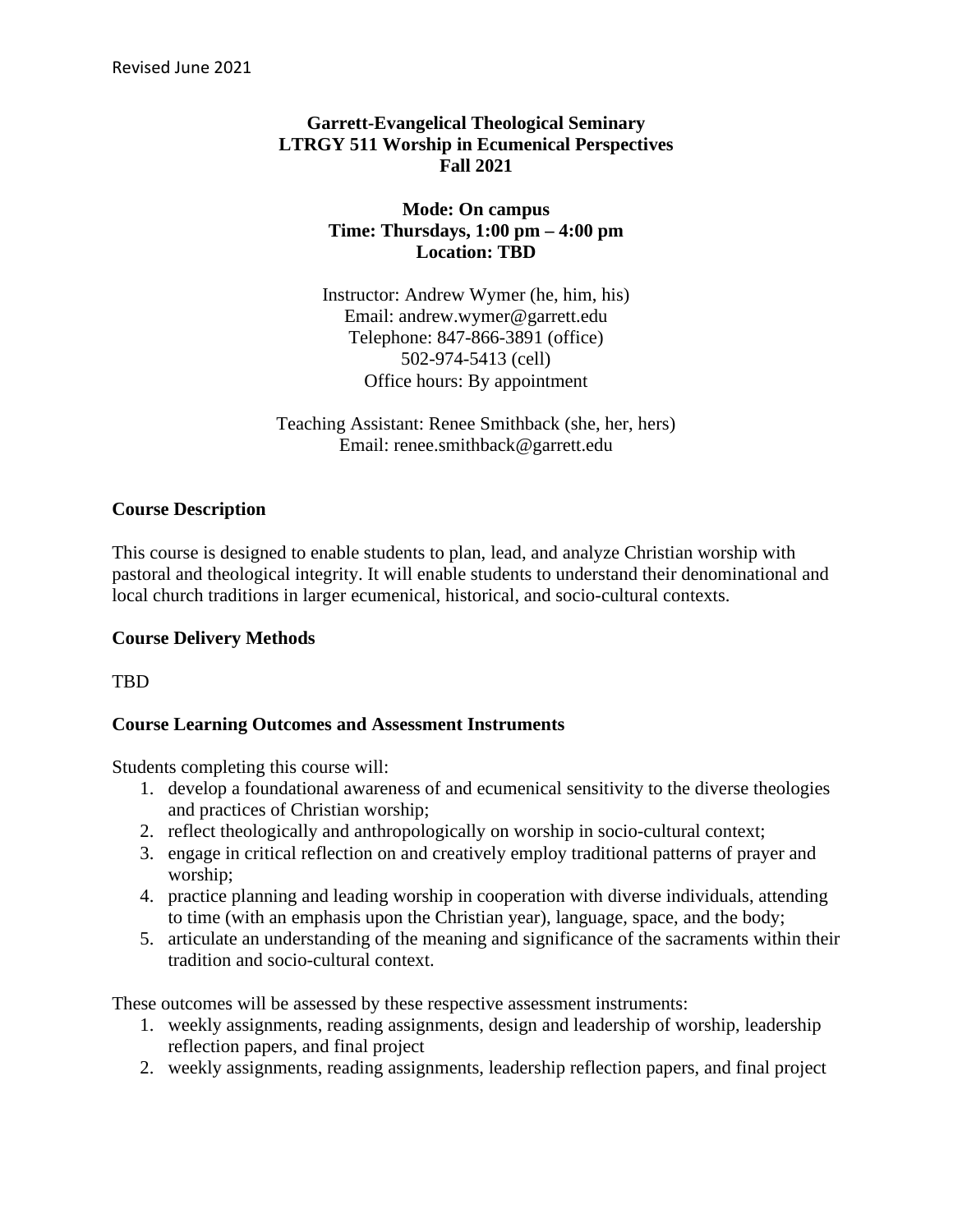- 3. annotated prayers assignments, design and leadership of worship, leadership reflection papers, and final project
- 4. annotated prayers assignment, Great Thanksgiving memorization, design and leadership of worship, and leadership reflection papers
- 5. final project

#### **Required Textbooks and Materials** (Student must purchase.)

- Carvalhaes, Cláudio. *What's Worship Got to Do with It?: Interpreting Life Liturgically* (Eugene: Cascade, 2018). ISBN 978-1620320719. \$33.00.
- Costen, Melva. *African American Christian Worship*, 2nd edition (Nashville: Abingdon, 2007). ISBN 978-0687646227. \$9.99.
- Duck, Ruth C. *Worship for the Whole People of God* (Louisville: Westminster John Knox Press, 2013). ISBN 978-0664234270. \$23.56.
- Liu, Gerald and Williams, Khalia. *A Worship Workbook: A Practical Guide for Extraordinary Christian Liturgy* (Nashville: Abingdon, 2021). ISBN 978-1501896569 \$26.99
- Stookey, Laurence H. *Let the Whole Church Say Amen!: A Guide for Those Who Pray in Public*  (Nashville: Abingdon, 2001). ISBN 0-687-090776. \$22.99
- Student's denominational worship book, documents, and resources (as applicable)

**Additional Required Readings** (Digitally provided by the instructor)

- Tony Alonso, "A Not-So Universal Language: What Neuroscience Can Teach Us about Worship" *Liturgy* vol. 30, no. 4 (2015).
- *Baptism, Eucharist, and Ministry* (Geneva: World Council of Churches, 1982).
- Teresa Berger, *@Worship: Liturgical Practices in Digital Worlds* (New York: Routledge, 2018), chapters 2 and 6.
- Brad Braxton, "Baptism and Holy Communion: Affirming that Black Lives Matter" in Antonia Michelle, *T&T Clark Handbook of African American Theology* (New York: Bloomsbury, 2019), pp. 197-206.
- Stephon Burns, "Ordination Services, After the Abuse: Postcolonial Perspectives" in *Liturgy* vol. 34, no. 1 (2019).
- Cláudio Carvalhaes, "Only One Is Holy" in *Liturgy in Postcolonial Perspectives* (New York: Palgrave, 2018), pp. 13-15.
- Victor Codina, "Sacraments" in Jon Sobrino and Ignacio Ellacura, *Systematic Theology: Perspectives from Liberation Theology: Readings from Mysterium Liberationis* (Maryknoll: Orbis Books, 2015), pp. 172-184.
- Nelson Cowan, "Lay-Prophet-Priest: The Not-So-Fledgling "Office" of the Worship Leader" *Liturgy* vol. 32, no. 1 (2017).
- HyeRan Kim-Cragg, "Baptism as Crossing Beyond Belonging?" in Cláudio Carvalhaes, *Liturgy in Postcolonial Perspectives* (New York: Palgrave, 2018), pp. 201-214.
- \_\_\_\_\_\_\_\_, "Through Senses and Sharing: How Liturgy Meets Food," *Liturgy* vol. 32, no.2 (2017).
- George Garrelts, "Black Power and Black Liturgy" *The Journal of Religious Thought*, vol. 39, no. 1 (Spring-Summer 1982), pp. 34-45.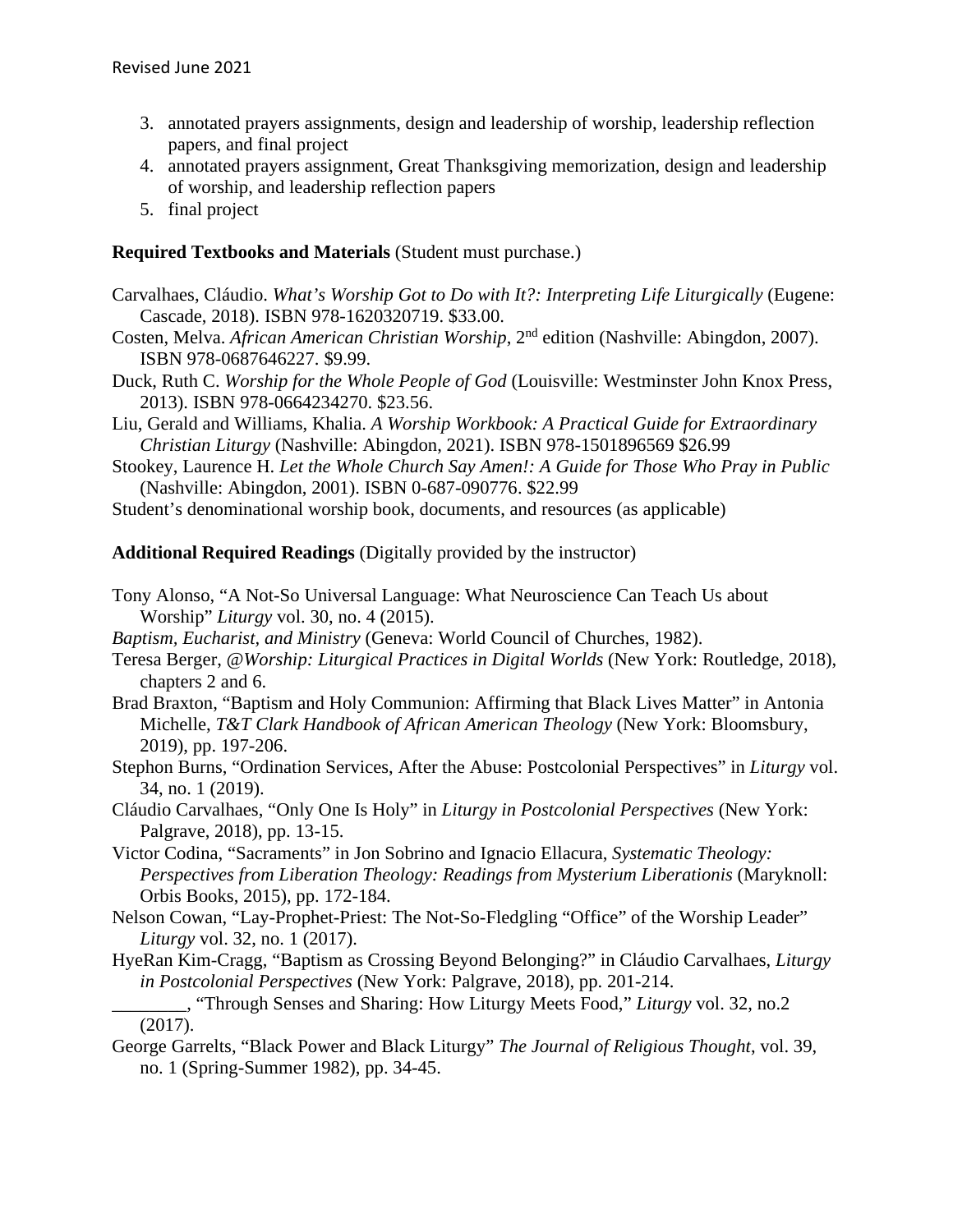- Siobhan Garrigan, "Queer Worship" *Theology and Sexuality*, vol. 15, no. 2 (May 2009), pp. 211- 230.
- Monika Hellwig, "The Eucharist and World Hunger" *Word and World* vol. 17, no. 1 (1997), pp. 61-66.
- Sandra K. Jones, "Liturgy, Pastoral Ministry, and the Bivocational Pastor" *Liturgy* vol. 32, no. 4 (2017).
- Gerald Liu, "Christian Worship and the Question Concerning Technology" *Liturgy* vol. 30, no. 2 (2015).
- Kimberly Long, "Marriage and the Church's Mission" *Liturgy* vol. 21, no. 4 (2006).
- Mary McGann. "Troubled Waters, Troubling Initiation Rites" presented at Institute of Sacred Music, Yale University (June 19, 2018), pp. 1-21.
- Melinda A. Quivik, "Learning Together to Let Death Come" *Liturgy* vol. 33, no. 1 (2019).
- Elaine Ramshaw, "Making (Ritual) Sense of Our Lives" in Kujawa-Holbrook and Montagno. *Injustice and the Care of Souls* (Minneapolis: Fortress Press, 2009), pp. 291-304.
- Elyssa Salinas-Lazarski, "Care at the Site of the Dead: A Theology of Restoration" *Liturgy* vol. 35, no. 1 (2020), pp. 38-43.
- Rebecca Spurrier, "Disabling Eschatology: Time for the Table of Our Common Pleasure" *Liturgy* vol. 21, no. 3 (2006).
- Nancy Lynne Westfield, "Doing Womanist Theology with Dear Sisters" in: *Dear Sisters a Womanist Practice of Hospitality* (Cleveland: Pilgrim Press, 2007), ch. 4.
- Khalia Williams, "Love Your Flesh: The Power and Protest of Embodied Worship" in *Liturgy*  vol. 35 no. 1 (2020), pp. 3-9.
- Andrew Wymer, "The Word of God "Enfleshed Anew": The Implications of a Latent Baptist Sacramental Sensibility for the Lord's Supper" *Worship* vol. 89, no. 5 (2015), pp. 425-447.
- Andrew Wymer and Chris Baker, "Drowning in Dirty Water: A Baptismal Theology of Whiteness" *Worship* vol. 90, no. 4 (2016), pp. 319-344.

#### *Further additional readings may be added by the instructor as needed.*

#### **Course Expectations**

- For a number of reasons, graduate education including graduate theological education can be linked to mental and physical health issues. This instructor is sensitive to that reality, and the course is rooted in the conviction that theological education should be good for the body, the mind, and the soul. As such, if anything happens during the term that adversely affects your health and wellbeing, feel free to inform the instructor about it in whatever way is most comfortable for you, allowing the instructor to work with you to meet both your own needs and the requirements of this course.
- GETS and the instructor are committed to an inclusive theological agenda. The use of neutral, expansive, or emancipatory language in reference to God and human beings is a requirement for all written and oral work, and it is strongly encouraged in all other written or oral communications.
- That all students understand and adhere to the GETS policies on plagiarism noting that in addition to the GETS policy on plagiarism, this course defines plagiarism as including words that are spoken. If someone else's words or ideas are included in or directly shape your spoken assignment, they must be verbally acknowledged in addition to being cited in the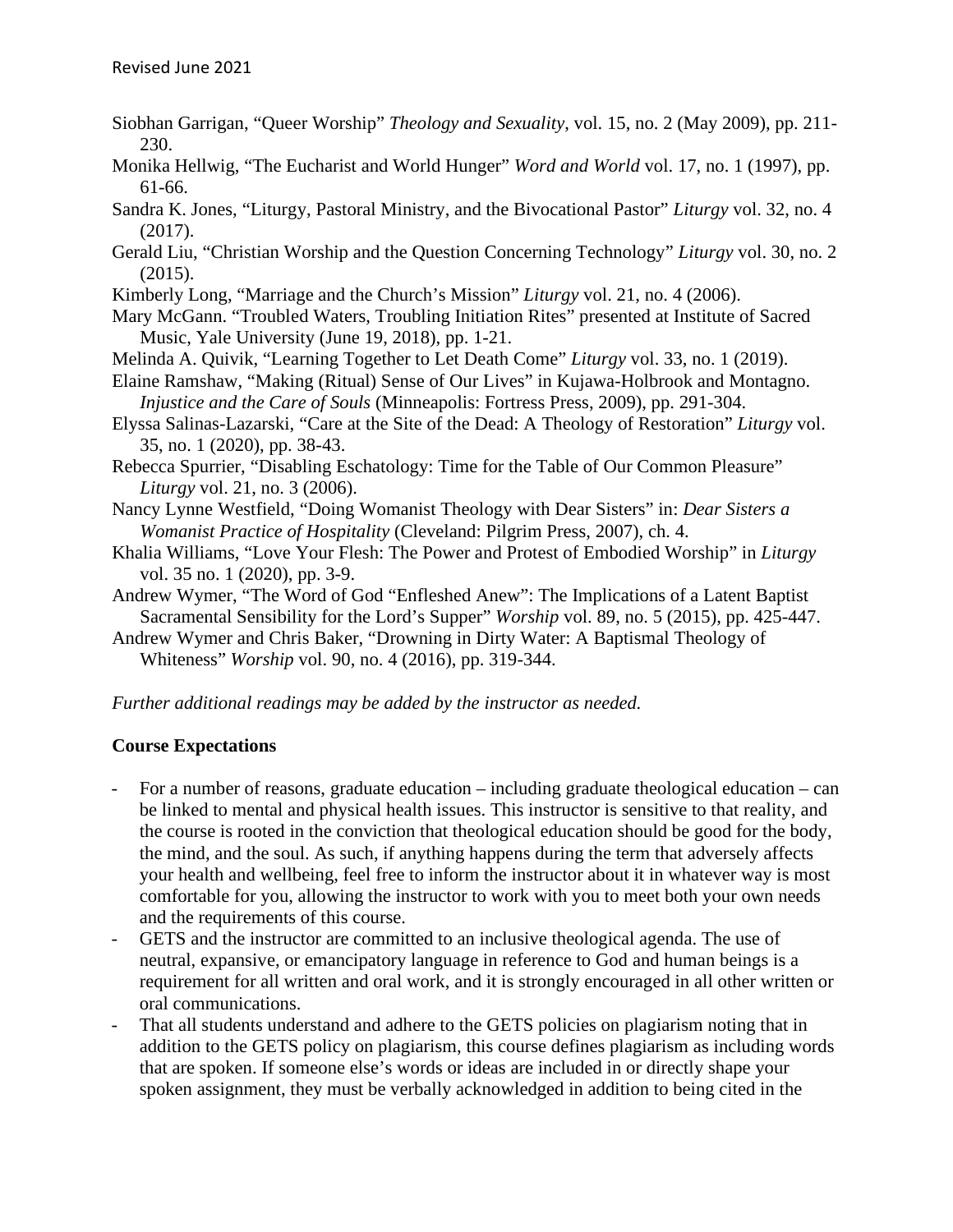manuscript. Failure to do so constitutes an act of plagiarism.

- That the schedule and syllabus may be modified and additional material may be added as the professor considers necessary to the course and the development of students. However, any changes that have the potential to adversely impact students will be made in consultation with the students.
- All written assignments must be submitted electronically through Moodle unless otherwise indicated by the instructor. Standard format for all papers is double-spaced lines, 12-point Times New Roman font, 1" margins top and bottom, and 1" margins on each side. All footnotes and headers should follow the appropriate seminary style guide.

#### **Course Requirements and Course Grades**

- 1. Class participation and course reading: Students are expected to be present and on time in all class sessions. Late arrival or early departure will be considered in evaluating class attendance. Class participation will include individual and group activities. Students should arrive at each class session prepared to demonstrate their critical engagement of the reading material. Note the reading assignment for the first class session. Note that reading assignments are heaviest at the beginning of the term when course projects are lighter.
- 2. Annotated prayers assignment: Utilizing patterns of prayer taught in class, students will write five prayers: a collect, a litany, a prayer of confession, a pastoral prayer, and an interreligious prayer. Students will annotate each prayer providing information on the envisioned liturgical setting complete with particular lectionary texts and the place of the prayer in the service. In the annotation for each prayer, students will also report and critically reflect on their process of writing the prayer.
- 3. Great Thanksgiving memorization: All students must memorize a Great Thanksgiving prayer appropriate to their tradition and recite this to the instructor or teaching assistant. An appointment must be made with the professor by the announced date. Students will ideally recite in the first language of the context in which they already serve or a context in which they plan to serve. Students will notify the instructor in advance, if the first language is not English. Students from traditions which do not utilize written prayers or liturgies will write out a detailed accounting of the entirety of the Eucharistic service with attention to traditioned language and patterns and recite that to the instructor. With the permission of the instructor and with the assent of the student, another proctor may be assigned.
- 4. Design and leadership of a worship service: Students will share with three to four other class members in planning and leading a type of service drawn from the list provided in class. (These will be prayer services and will not include celebration of the sacraments or preaching.) Assigned students may invite others not assigned to the group to take on additional roles; however, the assigned students are responsible for the content and delivery of the service in its entirety. Apart from biblical texts and hymns or spiritual songs and unless approved in advance by the instructor, the content of the service should be entirely original to the assigned students.

Students will plan their worship with care to ensure the health of all, particularly those at the greatest risk, and the course will be guided by any applicable institutional and civic guidelines about gathering in groups. Unless otherwise approved, services must be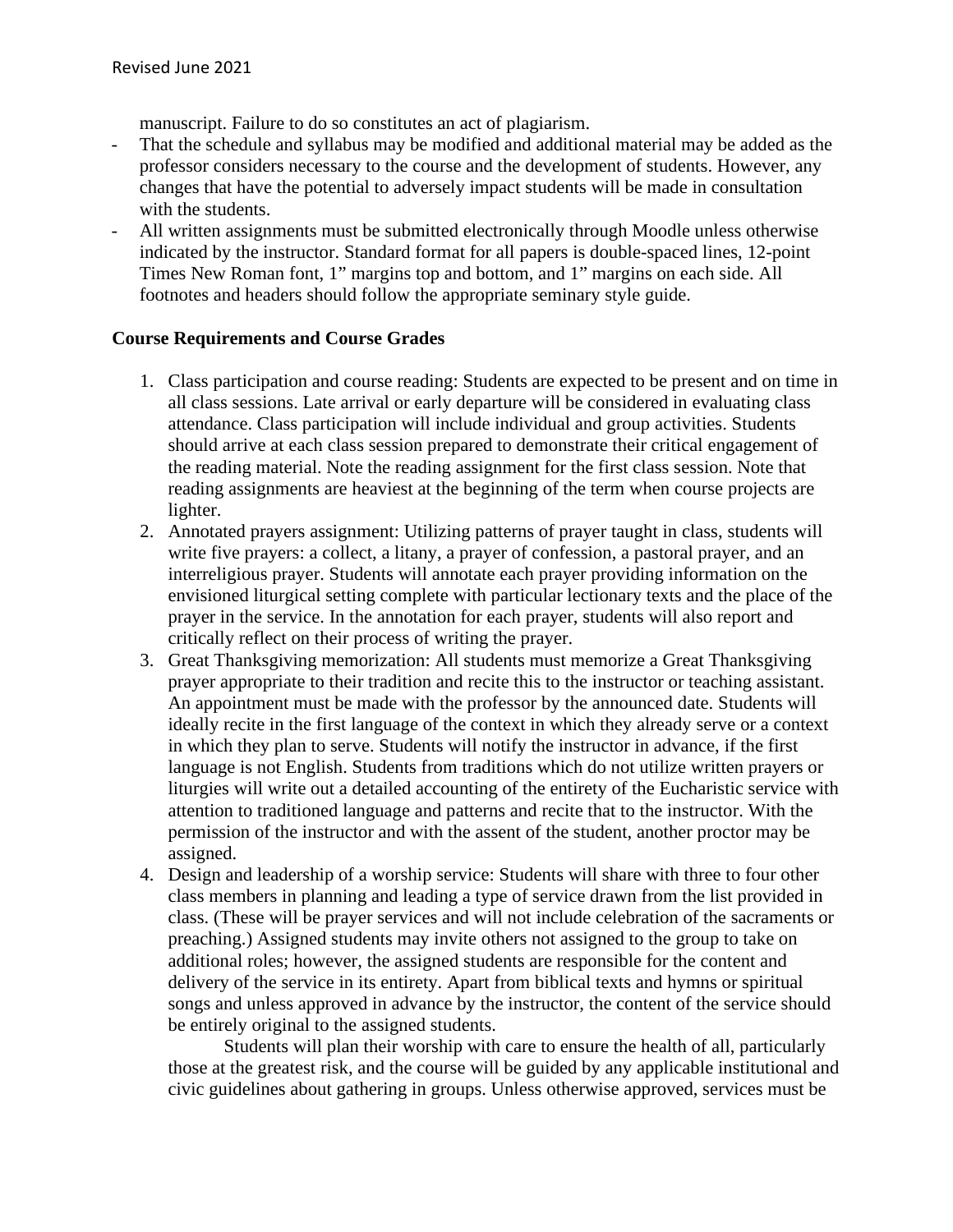planned for the ecumenical setting of the Garrett community. As part of the weekly assignments, the class and instructor will respond to each service. Each service should last twenty to twenty-five minutes. The criteria by which the service will be evaluated will be provided in class before the assignment.

- 5. Leadership reflection papers: Students will critically reflect on the worship service which they helped design and lead. As soon as possible after the service, leaders will meet to evaluate the service (without the instructor). Then each student will write a (1,500 - 1,750 words) critical reflection paper (due one week following the service) about one's learnings. Questions to address are:
	- a. How did you incorporate course learnings in this worship service?
	- b. What did you learn about worship through planning and leading this service?
	- c. What did you learn about yourself as a worship planner and leader?
	- d. What went well? What might you have done differently?
	- e. What theological and anthropological themes and issues were important in developing and leading this service?

Students should focus on learnings, more than being defensive or blaming others.

- 6. Final project: Students will write a 3,250 3,750 word *theological position paper* in which they answer the question, "What is the meaning and significance of the sacraments" for my worshiping community?" In this paper students will critically communicate their theology of the sacraments in conversation with the sacramental history and theology of their ecclesial context, drawing connections to the realities of their socio-cultural context. This project must significantly draw on and be supported by the assigned readings for the course as well as liturgical resources, denominational documents or resources, theologies, and histories appropriate to the students' context.
- 7. Alternative final project: Students may consult with the instructor on the possibility of an alternative project that creatively engages the contours of the final project. Alternative projects will be accompanied by a critical reflection paper of no more than 750 words. Alternative projects will be evaluated by rubric.
- 8. Grades: This course will utilize an ungrading approach in which the instructor will not assign any grades for the course. Emphasis in coursework will be placed on formative and summative feedback provided by the instructor in conversation with critical selfassessment and communal assessment of the learning process by students. The only grade for the course will be the final grade. Final grades will be determined by each student. In assigning their grade, each student will critically reflect on their achievement of the course learning outcomes attending to instructor assessments, self-assessments, and communal assessments in conversation with the instructor.

#### **Course Schedule**

TBD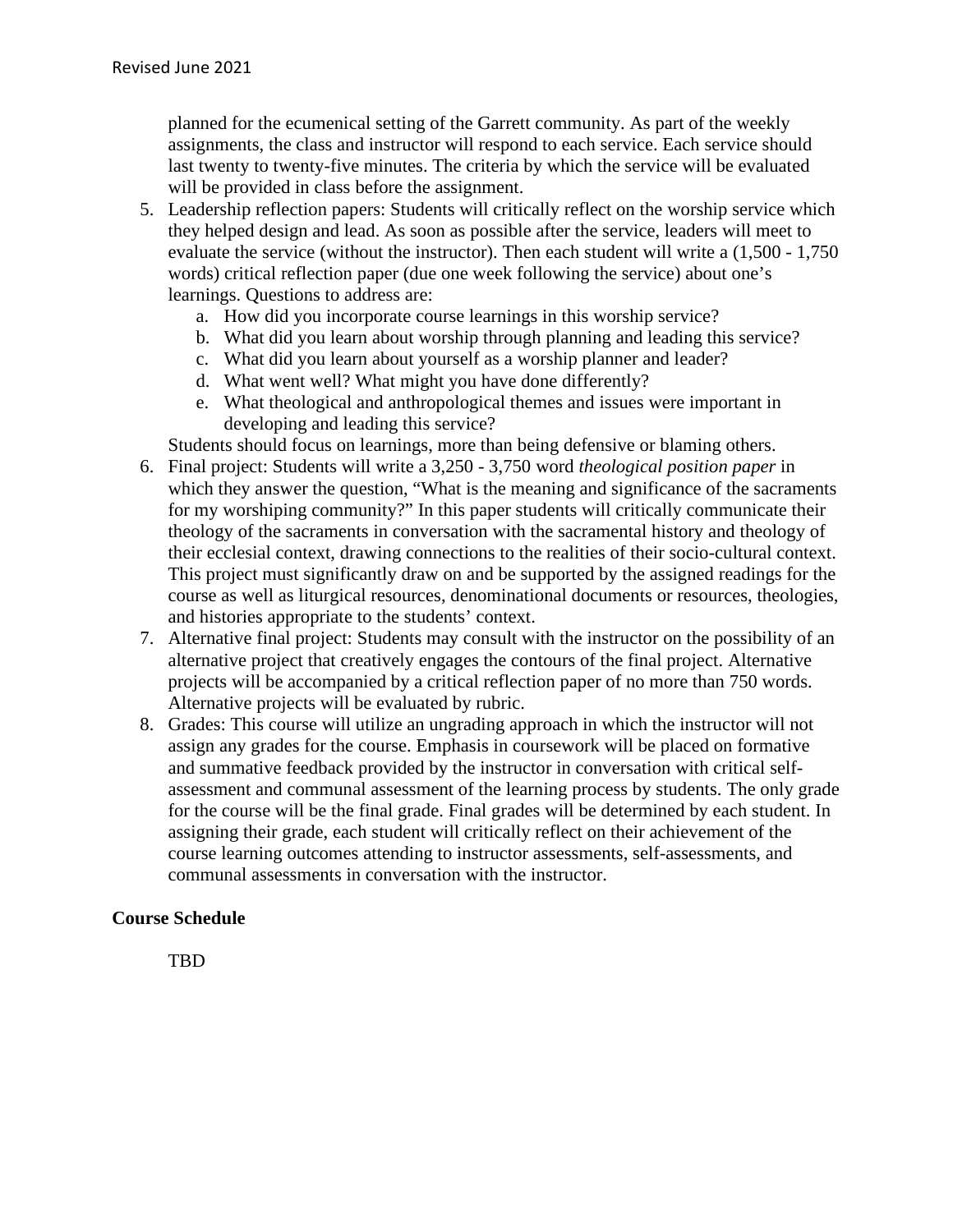#### **Academic Policies**

All students are required to abide by the academic policies detailed in the Academic Handbook for the current academic year. The following policies are of particular importance to the successful completion of one's coursework:

## **Writing**

• Academic integrity and plagiarism: (See 19-20 Handbook, 12, 78-83) All professors are required to respond to all suspected incidents of academic dishonesty, especially plagiarism. Repeated incidents of plagiarism or academic dishonesty may result in dismissal from the school. • Writing and citations: The Turabian Manual for Writers and the Chicago Manual of Style footnote/bibliography format provide the standard formats for all introductory courses. Basic information on these formats is available online here. In advanced courses an instructor may require another style guide appropriate to the discipline (such as APA). (19-20 Handbook, 84) • Writing Support: The Writing Center at Garrett-Evangelical offers programs to support all students' theological research and writing. See https://www.garrett.edu/studentlife/ student-services "Writing Center" for more detailed information.

### **Attendance and Class Participation**

• Inclusivity/Diversity: The basic commitments of the seminary to mutual love and searching for the truth in Christ lead to a principle that in the classroom and in course assignments, persons are always to be respected and ideas are to be freely discussed…. All participants in the teachinglearning process have an obligation to honor and respect varying perspectives on relevant issues. (See 19-20 Handbook, 9)

• Attendance and lateness policies: Attendance is required. Students who miss more than 20% of the class sessions (e.g., more than 2 classes in the weekly schedule, a proportionate amount for other class formats) should not expect to pass the class. (19-20 Handbook, 19)

• Some faculty may limit on the usage of electronic devices such as cell phones during class. At the least, all cell phones should be silenced during the whole of a class session.

#### **Academic Accommodations**

• Student accommodations for documented conditions should be developed and requested before the beginning of the semester. See the Accessibility, Special Needs, and Disabilities policy and process set out in the Academic Handbook (19-20 Handbook, 12). Such accommodations are developed in consultation with the Registrar.

• Extensions: For Masters students, extensions, if granted, are normally for four weeks following the last day of class in spring and fall semesters or the final due date for coursework for January and summer terms. Extensions may not exceed three months following the end of the term. (19- 20 Handbook, 20)

#### **Syllabus Sources:**